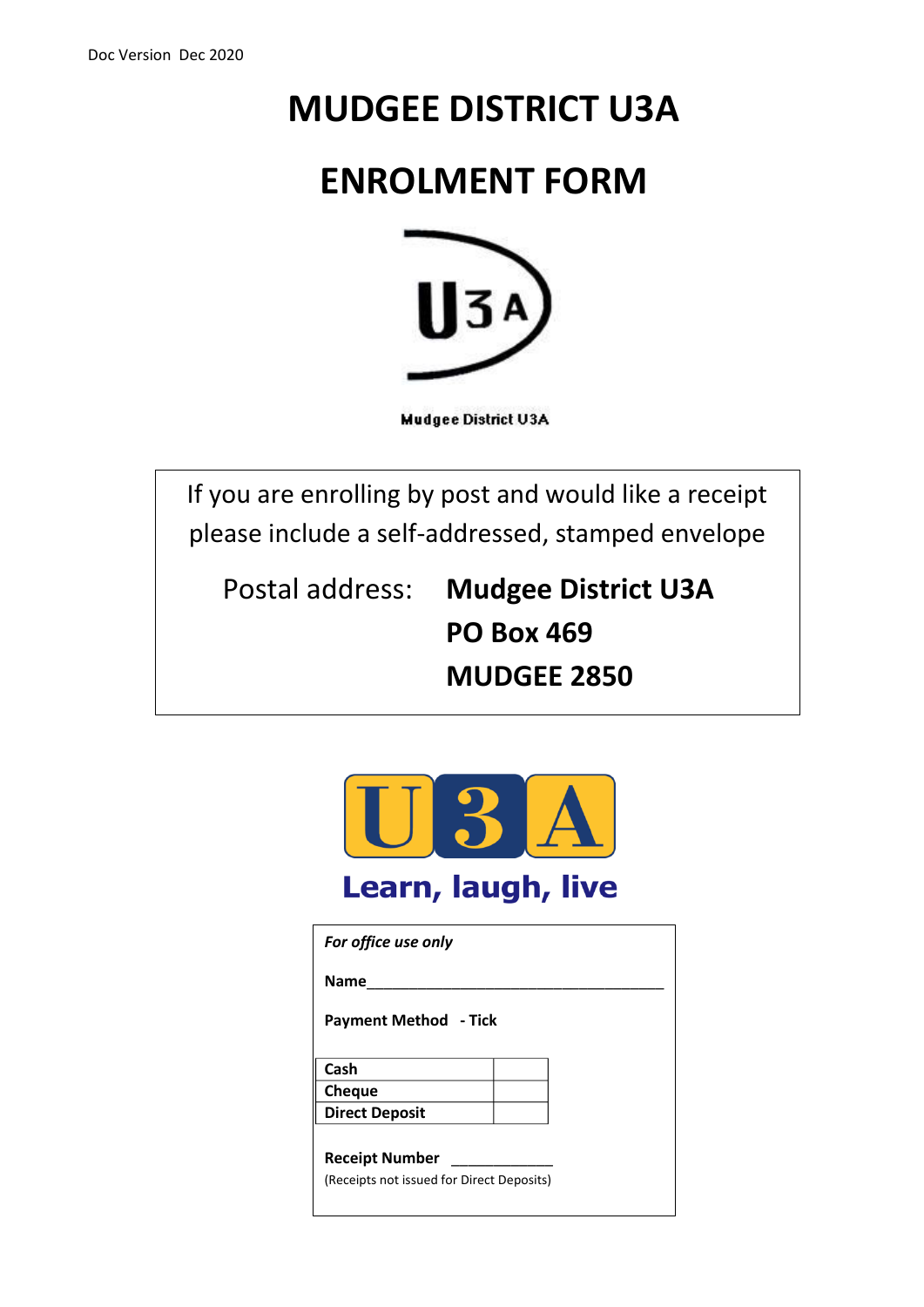### **MUDGEE DISTRICT U3A ENROLMENT FORM**

| <b>FIRST NAME</b>                    |                         |
|--------------------------------------|-------------------------|
| <b>LAST NAME</b>                     |                         |
| <b>RESIDENTIAL</b><br><b>ADDRESS</b> |                         |
|                                      | <b>POSTCODE</b>         |
|                                      |                         |
| (If different from above)            |                         |
|                                      | POSTCODE_______________ |
| <b>EMAIL ADDRESS</b>                 |                         |
|                                      |                         |

*Only print your email address if you wish to receive newsletters and Notices by email.*

| <b>EMERGENCY CONTACT</b><br><b>NAME</b> |               |
|-----------------------------------------|---------------|
| <b>RELATIONSHIP</b>                     |               |
| <b>PHONE (Home)</b> ________            | <b>MOBILE</b> |
| <b>SIGNED</b>                           |               |
| <b>DATE</b>                             |               |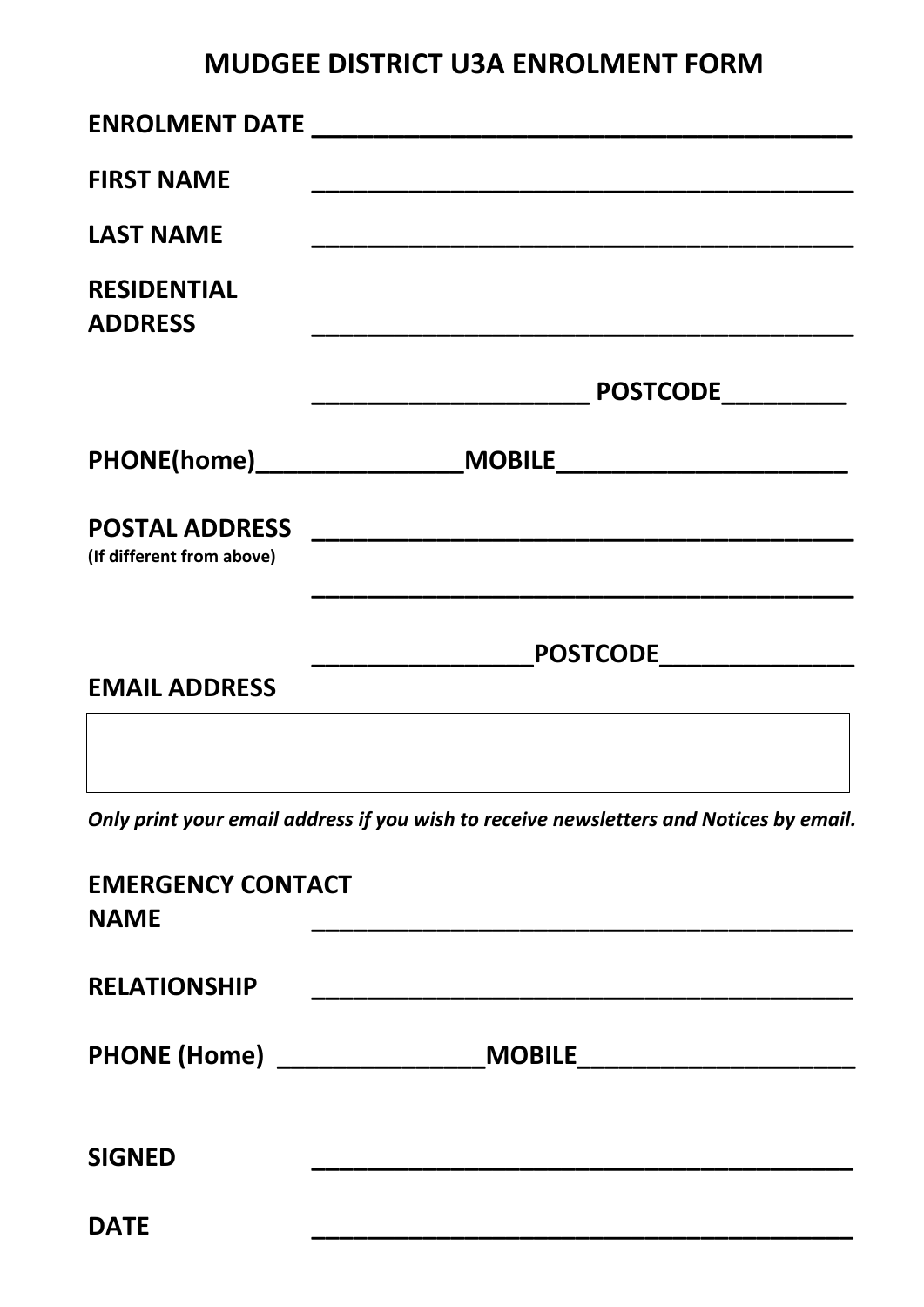### **PLEASE COMPLETE THE CLASS REGISTRATION TABLE**

*The course code (CC) can be found next to the course name in the program*

| <b>COURSE CODE</b> | The course code (ed) can be journalized to the course name in the program<br><b>COURSE NAME</b> |  |
|--------------------|-------------------------------------------------------------------------------------------------|--|
|                    |                                                                                                 |  |
|                    |                                                                                                 |  |
|                    |                                                                                                 |  |
|                    |                                                                                                 |  |
|                    |                                                                                                 |  |
|                    |                                                                                                 |  |
|                    |                                                                                                 |  |
|                    |                                                                                                 |  |
|                    |                                                                                                 |  |
|                    |                                                                                                 |  |
|                    |                                                                                                 |  |
|                    |                                                                                                 |  |
|                    |                                                                                                 |  |
|                    |                                                                                                 |  |

YOU WILL BE NOTIFIED IF THE CLASS HAS BEEN CANCELLED OR YOU HAVE BEEN UNSUCCESSFUL IN GAINING A PLACE IN THE CLASS THOSE NOT SUCCESSFUL WILL BE PLACED ON A WAITING LIST

#### **PLEASE CHECK THE STARTING DATES OF YOUR COURSES**